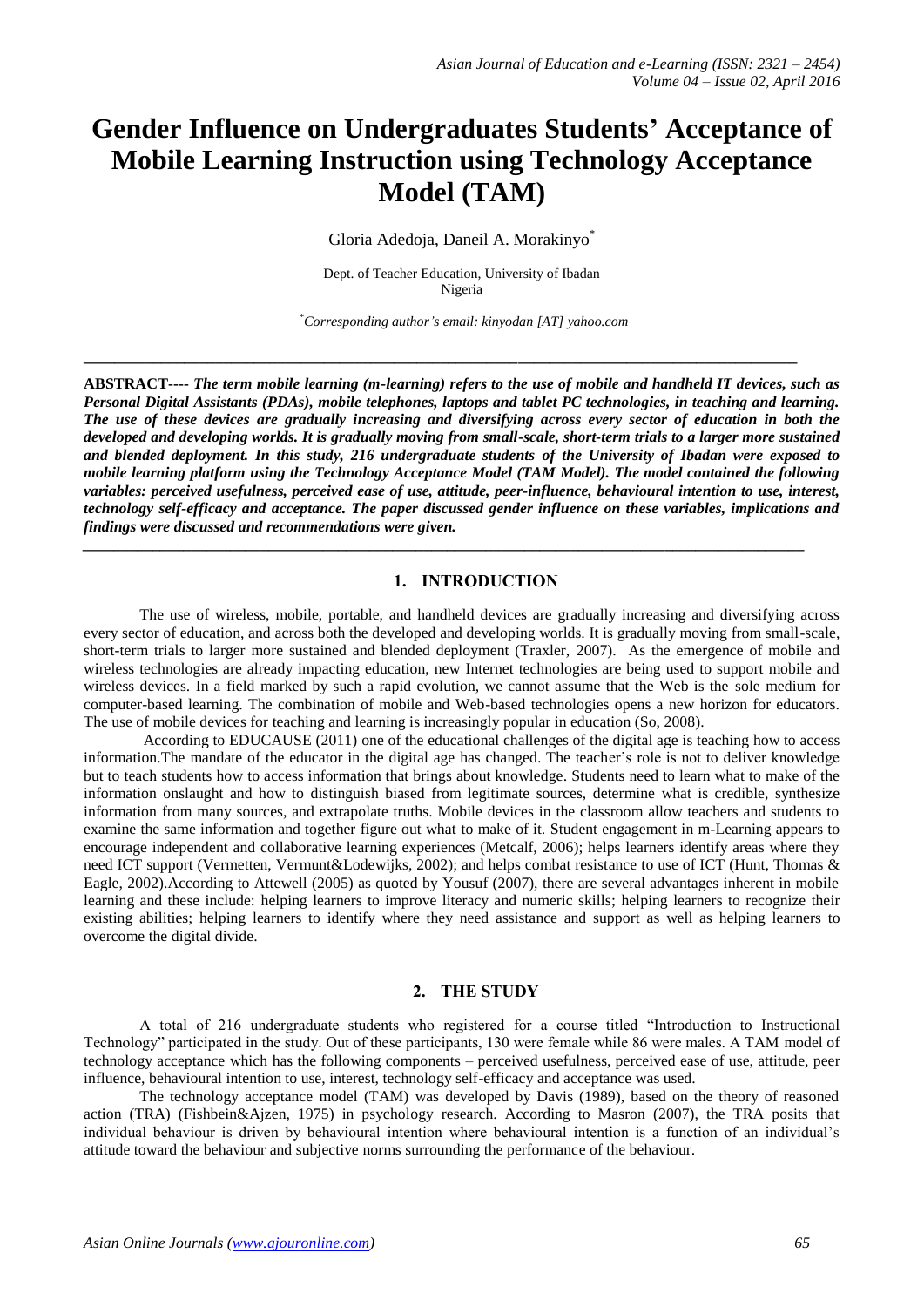Meanwhile, TAM proposes that perceived ease of use and perceived usefulness of technology are predictors of user attitude towards using the technology, subsequent behavioural intentions and actual usage. Perceived ease of use was also considered to influence perceived usefulness of technology. Figure 1 presents original TAM (Davis, 1989)



Original technology acceptance model (TAM) by Davis (1989)

Masrom (2007), applied TAM to test users acceptance of e-learning in terms of Internet and web technology use in accomplishing its mission of delivering information to and interacting with the students through a computer interface, TAM has also been applied in numerous studies testing user acceptance of information technology, for example, word processors (Davis, Bagozzi&warshaw, 1989), spreadsheet applications (Mathieson, 1991), e-mail (Szajna, 1996) webbrowser (Morris & Dillon, 1997), telemedicine (Hu, Chau, sheng & Tam,1999) websites (Koufaris, 2002) e-collaboration (Dasgupta, Granger &McGarry, 2002), blackboard (Landry, Griffeth& Hartman, 2006).

However, in this study, TAM was applied to test undergraduate students' acceptance of mobile learning based on their gender. It is generally believed that there exists a gender gap in the access and use of ICTs (Kelkar, 2004; Aremu, 2008). As has been well documented by Hutchinson and Weaver (2004), women's domestic and employment roles have changed from home makers to income earners over the decades. According to Kroker and Weinstein (1994), inequalities in access and use of ICT are about to become a central social problem in the Information Age. It is estimated that computer literacy will soon be a key factor of social mobility as the ICT competent will be able to convert their intellectual capital to economic and cultural capital. Lacking computer knowledge will in turn, increase the risk of social and political exclusion as increasingly more economic and democratic activities go on-line. Three social groups in particular, have been identified as being at risk from exclusion in the information society: women, ethnic and racial groups, and older people (INSINC, 1997).

It has been explained by many researchers that the difference between the use of technology by women and men is largely a sociological phenomenon determined by customary male control of means of acquiring and using the technology; but it may be the way in which technology works and information is designed – usually by men for menestablishes differences in the way men and women use ICT. Females were thought to have more negative attitudes and perceptions about using computers than their male counterparts. Females have also traditionally been less interested than males in pursuing careers in highly technical areas (DiSabatino, 2000; Horiuchi, 2002).According to Huyer (1997), information revolution have bypassed women, there has been little research done on women's information needs and access to information in the developing countries. However, Kalmus (2004) portends that in most age groups, there are no significant gender differences in general awareness and in using the Internet for obtaining professional, political and economic information, or for economic and civic participation. Also, Aremu & Morakinyo (2009) reported that there is no significant gender difference in the use of ICT for research by post-graduate students in a typical Nigerian university. This however needs to be verified because it can affect the outcome of this study and also because it is necessary to identify and locate the areas of differences in bridging the digital divide and providing interventions that would encourage the participation of both gender in the use of technology**.**

## **3. HYPOTHESES**

The following null hypotheses were tested in this study at 0.05 level of significance:

- 1. There is no significant difference between male and female undergraduate students' perceived usefulness of mobile learning.
- 2. There is no significant difference between male and female undergraduate students' perceived ease of use of mobile devices for learning.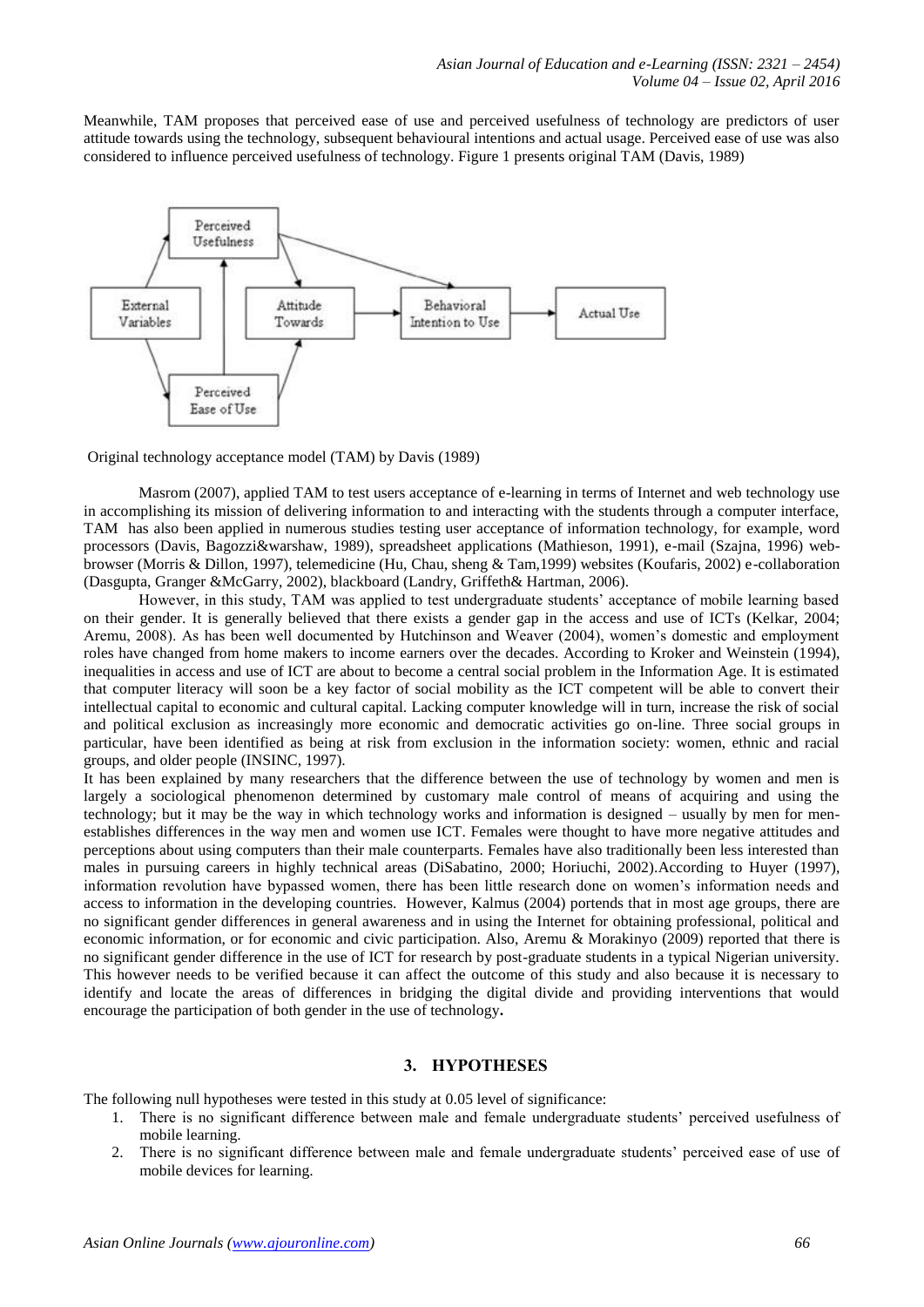- 3. There is no significant difference between male and female undergraduate students' attitude to mobile learning.
- 4. There is no significant difference between male and female undergraduate students' peer influence towards mobile learning.
- 5. There is no significant difference between male and female undergraduate students' behavioural intention to use mobile devices for learning.
- 6. There is no significant difference between male and female undergraduate students' interest in mobile learning.
- 7. There is no significant difference between male and female undergraduate students' technology self efficacy.

## **4. RESULTS**

HO1: There is no significant difference between male and female undergraduate students' perceived usefulness of mobile learning.

#### **Table 1: T-test showing the difference between male and female undergraduate students' perceived usefulness of mobile learning.**

|                     | N   | Mean  | Std.D |         | df  | Sig  | Remark    |
|---------------------|-----|-------|-------|---------|-----|------|-----------|
| Variables           |     |       |       |         |     |      |           |
| PRECIEVED USEFULNES |     |       |       |         |     |      |           |
| Male                | 86  | 23.10 | 2.27  |         |     |      |           |
|                     |     |       |       | $-.316$ | 214 | .752 | <b>NS</b> |
| Female              | 130 | 23.20 | 2.10  |         |     |      |           |

Table 1 shows that there is no significant difference between male and female pre-service teachers' perceived usefulness of mobile learning after their exposure to mobile learning platform  $(t = -0.32; df = 214, P > 0.05)$ . This implies that both male and female undergraduate student perceived mobile as useful for their learning. This could be attributed to the fact that they all have mobile devices and they can access their learning content on the go.

HO2: There is no significant difference between male and female undergraduate students' perceived ease of use of mobile devices for learning.

#### **Table 2: T-test showing the difference between male and female undergraduate students' perceived ease of use of mobile learning.**

| .                     |     |       |       |         |     |      |        |
|-----------------------|-----|-------|-------|---------|-----|------|--------|
| Variables             | N   | Mean  | Std.D |         | df  | Sig  | Remark |
| PERCIEVED EASE OF USE |     |       |       |         |     |      |        |
| Male                  | 86  | 25.92 | 2.83  |         |     |      |        |
|                       |     |       |       | $-.406$ | 214 | .685 | NS     |
| Female                | 130 | 26.08 | 2.79  |         |     |      |        |

Table 2 shows that there is no significant difference between male and female undergraduate students' perceived ease use of mobile devices for learning after their exposure to mobile learning platform (t = -0.41; df = 214; P > 0.05). This implies that both male and female undergraduate students found it easy to use mobile devices for learning.

HO3: There is no significant difference between male and female undergraduate students' attitude to mobile learning. **Table 3: T-test showing the difference between male and female undergraduate students' attitude to mobile learning.**

| Variables       | N   | Mean | Std.D |         | df  | Sig  | Remark    |
|-----------------|-----|------|-------|---------|-----|------|-----------|
| <b>ATTITUDE</b> |     |      |       |         |     |      |           |
| Male            | 86  | 9.17 | 1.02  |         |     |      |           |
|                 |     |      |       | $-.232$ | 214 | .817 | <b>NS</b> |
| Female          | 130 | 9.21 | 1.04  |         |     |      |           |

Table 3 shows that there is no significant difference between male and female undergraduate students' attitude to mobile learning after their exposure to mobile learning platform (t = -0.23; df = 214; P > 0.05). This implies that both male and female undergraduate students have positive attitude towards mobile learning.

HO4: There is no significant difference between male and female undergraduate students' peer influence towards mobile learning.

| Table 4: T-test showing the difference between male and female undergraduate students' peer influence towards |  |  |  |  |  |
|---------------------------------------------------------------------------------------------------------------|--|--|--|--|--|
| mobile learning.                                                                                              |  |  |  |  |  |

| Variables      | N   | Mean | Std.D |          | df  | Sig  | Remark |
|----------------|-----|------|-------|----------|-----|------|--------|
| PEER INFLUENCE |     |      |       |          |     |      |        |
| Male           | 86  | 8.29 | 1.79  |          |     |      |        |
|                |     |      |       | $-1.499$ | 214 | .135 | NS     |
| Female         | 130 | 8.63 | 1.52  |          |     |      |        |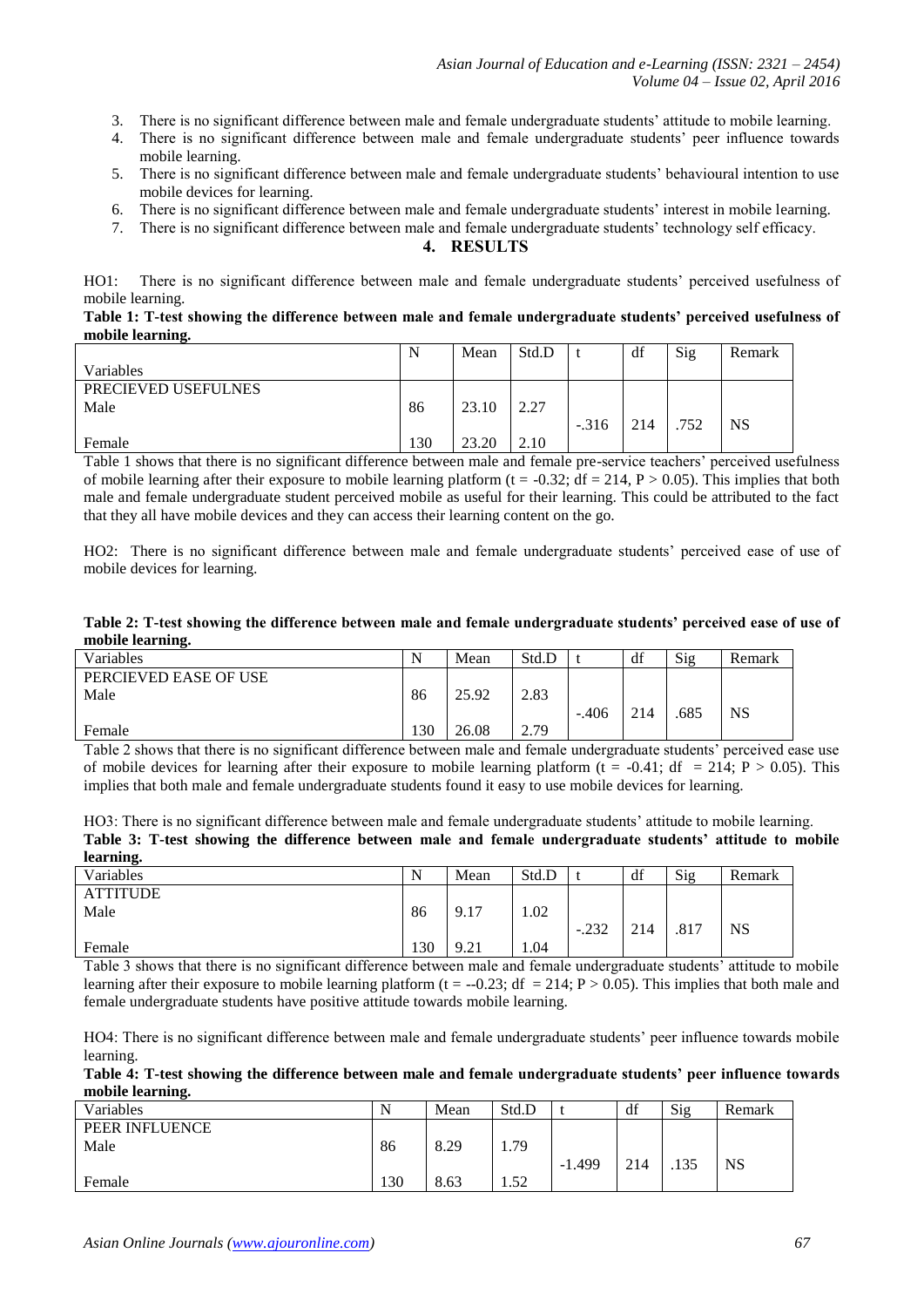Table 4 shows that there is no significant difference in the influence of peer on both male and female undergraduate students' acceptance of mobile learning after their exposure to mobile learning platform ( $t = -1.50$ ; df  $= 214$ ;  $P > 0.05$ ).

HO5: There is no significant difference between male and female undergraduate students' behavioural intention to use mobile devices for learning.

**Table 5: T-test showing difference between male and female undergraduate students' behavioural intention to use mobile devices for learning.**

| Variables                           | N   | Mean | Std.D               |          | df  | Sig  | Remark    |
|-------------------------------------|-----|------|---------------------|----------|-----|------|-----------|
| <b>BEHAVIOURAL INTENTION TO USE</b> |     |      |                     |          |     |      |           |
| Male                                | 86  | 8.92 | 1.54                |          |     |      |           |
|                                     |     |      |                     | $-1.263$ | 214 | .208 | <b>NS</b> |
| Female                              | 130 | 9.16 | ີ<br>$\overline{1}$ |          |     |      |           |

Table 5 shows that there is no significant difference between male and female undergraduate students' behavioural intention to use of mobile devices for learning after their exposure to mobile learning platform (t = -1.26; df = 214; P > 0.05). This implies that both male and female undergraduate students have the same behavioural intention to use mobile device for their learning.

HO6: There is no significant difference between male and female undergraduate students' interest in mobile learning. **Table 6: T-test showing difference between male and female undergraduate students' interest in mobile learning.**

| Table v. T-test showing unference between male and female undergraduate students "interest in mobile learni |     |       |                 |          |     |      |           |  |
|-------------------------------------------------------------------------------------------------------------|-----|-------|-----------------|----------|-----|------|-----------|--|
| Variables                                                                                                   |     | Mean  | Std.D           |          | df  | Sig  | Remark    |  |
| <b>INTEREST</b>                                                                                             |     |       |                 |          |     |      |           |  |
| Male                                                                                                        | 86  | 12.59 | 2.19            |          |     |      |           |  |
|                                                                                                             |     |       |                 | $-2.799$ | 214 | .006 | <b>NS</b> |  |
| Female                                                                                                      | 130 | 13.35 | <sup>1.79</sup> |          |     |      |           |  |

Table 6 shows that there is a significant difference between male and female pre-service teachers' interest in mobile learning after their exposure to the mobile learning platform (t = -2.80; df = 214;  $\overline{P}$  < 0.05).

HO7: There is no significant difference between male and female undergraduate students' interest in mobile learning. **Table 7: T-test showing difference between male and female undergraduate students' technology self efficacy.**

| Variables                               | N   | Mean | Std.D |         | df  | Öv<br>Sig | Remark |
|-----------------------------------------|-----|------|-------|---------|-----|-----------|--------|
| <b>TECHNOLOGY SELF-EFFICACY</b><br>Male | 86  | 8.15 | .86   | $-.960$ | 214 | .338      | NS     |
| Female                                  | 130 | 8.40 | 1.86  |         |     |           |        |

Table 7 shows that there is no significant difference between male and female undergraduate students' technology self efficacy to use of mobile devices for learning after their exposure to mobile learning platform (t = -0.96; df = 214; P > 0.05). This implies that both male and female undergraduate students have technology self efficacy to use mobile device for their learning.

# **5. IMPLICATIONS OF FINDINGS**

The study had shown that gender is not a factor that militate against the undergraduate students' acceptance of mobile devices in the learning and mobile learning. Female undergraduate students' acceptance mobile learning could be because they are used to using mobile devices such as PDAs, mobile phones i-pads and tablet PCs. Of all the variables tested, only interest showed a significant difference and here the mean score of female undergraduate students is greater than that of male undergraduate student. Thus, in this study, it can be safely said that the digital divide that exists between male and female is being closed if not totally closed. The study negates the findings of Green (2000), Schubert (2001) andRoy, Taylor and Chi (2004) who reported that females have traditionally lagged behind males in their willingness to learn about and use technology in schools. However, the study corroborates the findings of Sax, Astin, Korn, and Mahoney (2001), Raban, Soffer, Mihnev, and Ganey (2002),Livingstone, Bober and Helsper (2005) and Aremu and Morakinyo (2009) who stated that the gap between male and female in ICT use no longer exists and that the differences have become more subtle. Female are now using technologies as well as males. Many females are now taking technology-related jobs that were once dominated by males. Female undergraduate students probably embraced mobile learning because learning content and resources are on their finger tips and can be accesses whenever they wish to.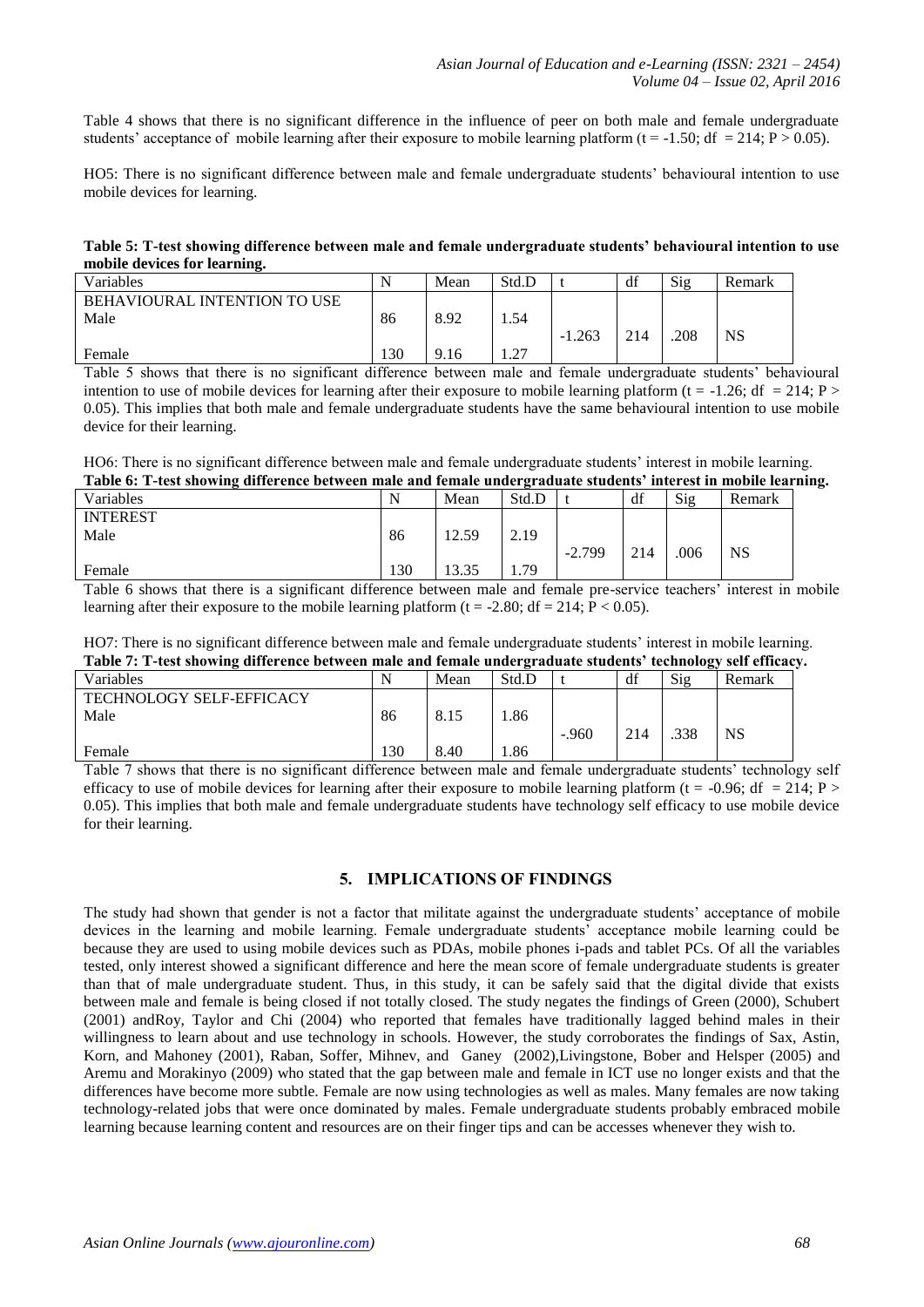# **6. CONCLUSIONS**

There is no doubt that gender-related issues would continue to be topics of discourse among academics as far as technology acceptance and use are concerned. This is because all along women are being discriminated against since they are being denied equal opportunities with men. They are often subjected to negative stereotype perception. This study therefore recommended that policy awareness of potential gender difference related to technology use is put in place due to manifest gender differences in the past. Also, there should be policy effort aimed at improving female access to technology resources. Females should be more involved in technology related activities in schools as this would boost their confidence as lack of confidence could be enough to deter a girl who would otherwise be interested in a career in technology from pursuing it. It would be an unfortunate thing for an uncomfortable experience with technology use to hinder a student from pursuing a career for which she might be well suited. Teachers therefore need to take notice of this possibility and do what they can to encourage all students and make them feel as confident as possible about using computers.

# **7. REFERENCES**

- Aremu, A (2008). A cry for help! Endagerede species in the science and technology classrooms. Paper presented at the joint Staff-Student Seminar, Department of Teacher Education, University of Ibadan, Nigeria. 9<sup>th</sup> April, 2008.
- Aremu, A & Morakinyo, D.A. (2009). Gender Issues in the Use of Information Communication Technology (ICT) for Research By Post-Graduate Students in A Typical Nigerian University. Journal *of Sociology and Education in Africa*. 8 (1) 77-92.
- Dasgupta, S., Granger, M. &McGarry, N. (2002). User acceptance of e-collaboration technology: an extension of the technology acceptance model*. Group Decision and Negotiation*, 11, 87-100.
- Davis, F.D. (1989). Perceived usefulness, perceived ease of use and user acceptance of information technology. *MIS Quarterly*, 16, 2, 227-247.
- Davis, F.D., Bagozzi, R.P. &Warshaw, P.R. (1989). User acceptance of computer technology: a comparison of two theoretical models*. Management Science*, 35 (8), 982-1003.
- DiSabatino, J. (2000). Glass ceiling for women in IT persists. *Computerworld, 34(20),* 12.
- EDUCAUSE (2011).Evaluating a Campus-Wide Mobile Learning Initiative. Retrieved on January, 29, 2013 fro[mhttp://net.educause.edu/ir/library/pdf/LIVE115b.pdf](http://net.educause.edu/ir/library/pdf/LIVE115b.pdf)
- Green, M.Y. (2000, November). Why aren't girls more tech savvy? *NEA Today, 19(3),* 31*.*
- Horiuchi, V. (2002, March 18). Computer skills not an equalizer for women at work.*The Salt Lake Tribune.*
- Hu, P.J., Chau, P.Y.K., Sheng, O.R.L., & Tam, K.Y. (1999). Examining the technology acceptance model using the physical acceptance of telemedicine technology. Journal of Management Information Systems. 16(2), 91- 112.
- Hutchinson, M. and Weaver, C.K. (2004).Barriers to women studying IT courses.*Bulletin of Applied Computing and Information Technology*, 2(3). Retrieved February 13, 2013 from [http://citrenz.ac.nz/bacit/0203/2004Hutchinson\\_BarriersToWomen.htm](http://citrenz.ac.nz/bacit/0203/2004Hutchinson_BarriersToWomen.htm)
- Hunt, L. M., Thomas, M. J. W., & Eagle, L. (2002). Student resistance to ICT in education.In Kinshuk, R., Lewis, K., Akahori, R., Kemp, T., Okamoto, L., Henderson, C. & Lee, H. (Eds.), *Proceedings of the 9th InternationalConference on Computers in Education* (Vol. 2, pp. 964-968), Auckland, New Zealand: Asia-Pacific Society for Computers in Education, NZ.
- Huyer, S. (1997). Supporting Women's Use of Information Technologies for Sustainable Development. A paper submitted to the Gender and Sustainable Development Unit. IDRC.
- INSINC. (1997).The Net Result: Social Inclusion in an Information Society. London: IBM.
- Kalmus, V. (2004). Will the girls catch up ?: Trends in gender-based digital inequality in Estonia, 'Internet Research 5.0: Ubiquity?', International and Interdisciplinary Conference of the Association of Internet Researchers at the University of Sussex, England, 19th-22nd September 2004.
- Kelkar, G. (2004). Women in the Digital Era: Gender and Culture. A Paper presented at the International Conference on Women in the Digital Era: Opportunities and Challenges. Organised by Annamalai University and Software Technology Parks of India, at Chidambaram, India,  $10^{th}$ -12<sup>th</sup> December, 2004.
- Koufaris, M. (2002). Applying the technology acceptance model and flow theory to online
- consumer behaviour. Information Systems Research, 13 (2), 205-223.
- Kroker, A. & Weinstein, M. (1994).Datatrash: The Theory of Virtual Class. New York: St.Martin's Press.
- Landry, B.J.L., Griffit, R., & Hartman, S. (2006). Measuring students perception of blackboard using the technology acceptance model. *Decision Sciences*, 4(1), 87-99.
- Mathieson, K. (1991). Predicting user intention: comparing the technology acceptance model with theory of planned behaviour. Infoirmation Systems Research, 2 (3), 173-191